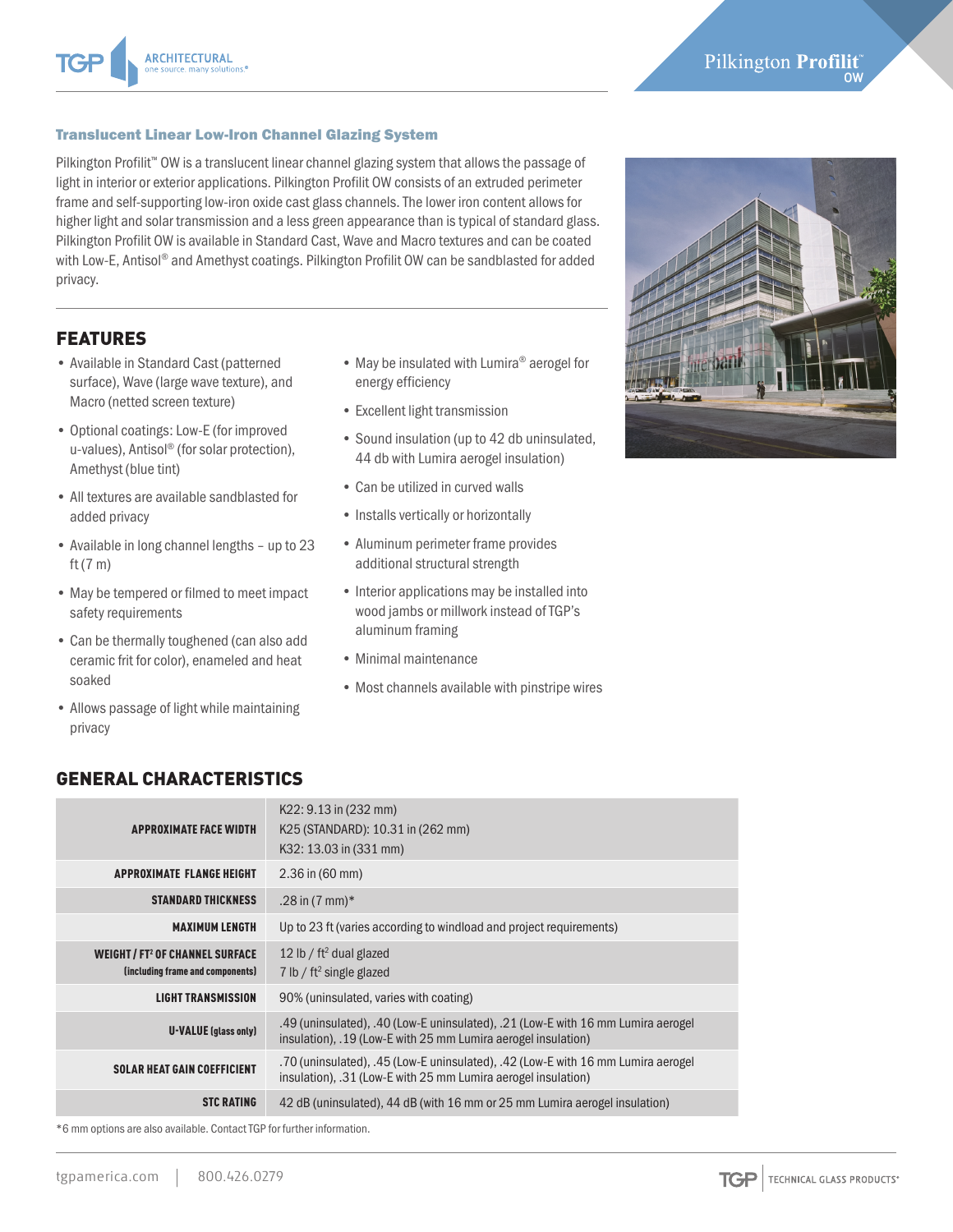

# TESTING

Pilkington Profilit has been tested to meet the following standards:

| AAMA 501.4       | ASTM F 588-97 | NFRC 100-97 | ANSI Z97.1-1984 | CPSC 16CFR 1201* |
|------------------|---------------|-------------|-----------------|------------------|
| AAMA 101         | S.297         |             |                 |                  |
| AAMA 1801-97     |               |             |                 |                  |
| AAMA/NWWDA 101/1 |               |             |                 |                  |

\*Category II (with safety film)

All testing carried out by Architectural Testing Inc., York, PA. Formal test results are available by contacting Technical Glass Products.

### **SPECIFICATIONS**

Complete 3-part CSI format specifications are available online at www.tgpamerica.com, or by calling 800.426.0279. Please contact Technical Glass Products for more information.

# INSTALLATION

Pilkington Profilit should be installed in accordance with approved shop drawings – plumb, level, square and free from warp or twist while maintaining dimensional tolerances and alignment with surrounding construction.

Erect framing, vinyl spacer and glass in accordance with manufacturer's printed installation instructions. Seal glass units continuously on both sides of glass between frame and glass and between linear glass units. Install perimeter joint sealant and backing materials between assemblies and adjacent construction.

### STANDARD VERTICAL GLAZING

DUAL GLAZING - Thermally broken





SINGLE GLAZING - Non thermally broken





### SURFACE TEXTURES